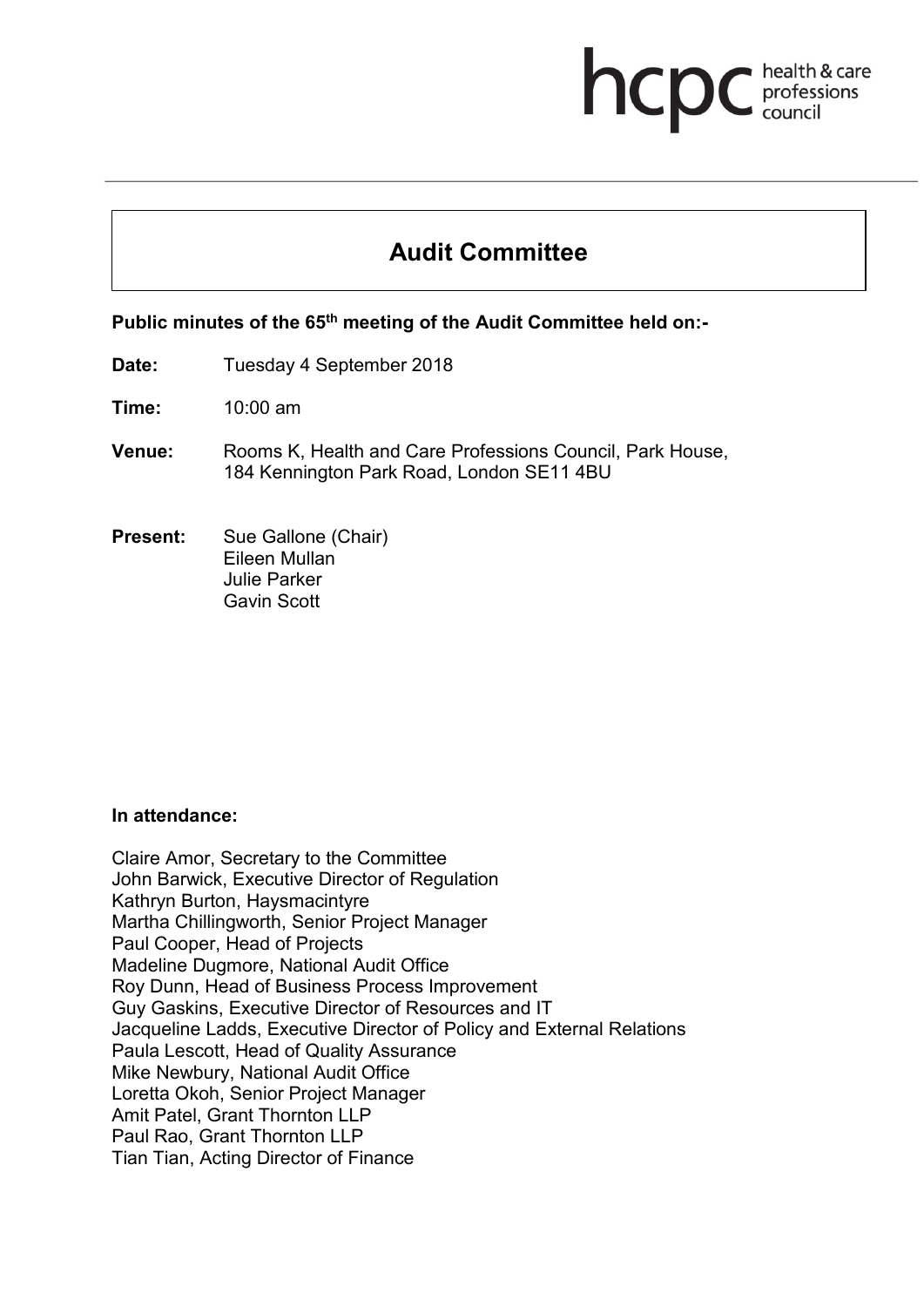# Part 1 - Public

#### **Item 1. Chairs welcome and introduction**

- 1.1 The Chair welcomed the Committee and Executive to the meeting.
- 1.2 The Committee noted its agreement by correspondence that, while Stephen Cohen serves as Deputy Chair of Council, Sue Gallone will act as Chair of the Audit Committee.
- 1.3 The Committee welcomed Gavin Scott to his first meeting of the Audit Committee as a member.

#### **Item 2. Apologies for absence**

2.1 No apologies were received.

#### **Item 3. Approval of agenda**

3.1 The Committee approved the agenda.

#### **Item 4. Declarations of members' interests**

4.1 The Committee had no interests to declare.

#### **Item 5. Minutes of the Audit Committee meeting of 12 June 2018 (report ref: AUD 32/18)**

- 5.1 The Committee received the draft minutes from its meeting held on 12 June 2018.
- 5.2 The Committee agreed that minute 7.v.2 should be amended to correct registration project phase two to phase one, as this was an error. The Committee agreed the minutes subject to this amendment.

#### **Item 6 - Matters arising (report ref: AUD 33/18)**

6.1 The Committee noted those matters arising from the meeting held on 12 June 2018.

#### **Item 7. Strategic Risk Register (report ref: AUD 34/18)**

- 7.1 The Committee received a paper from the Executive.
- 7.2 The Committee noted the following points:-
	- the presented draft of the register takes into account feedback from the Committee and all members of SMT;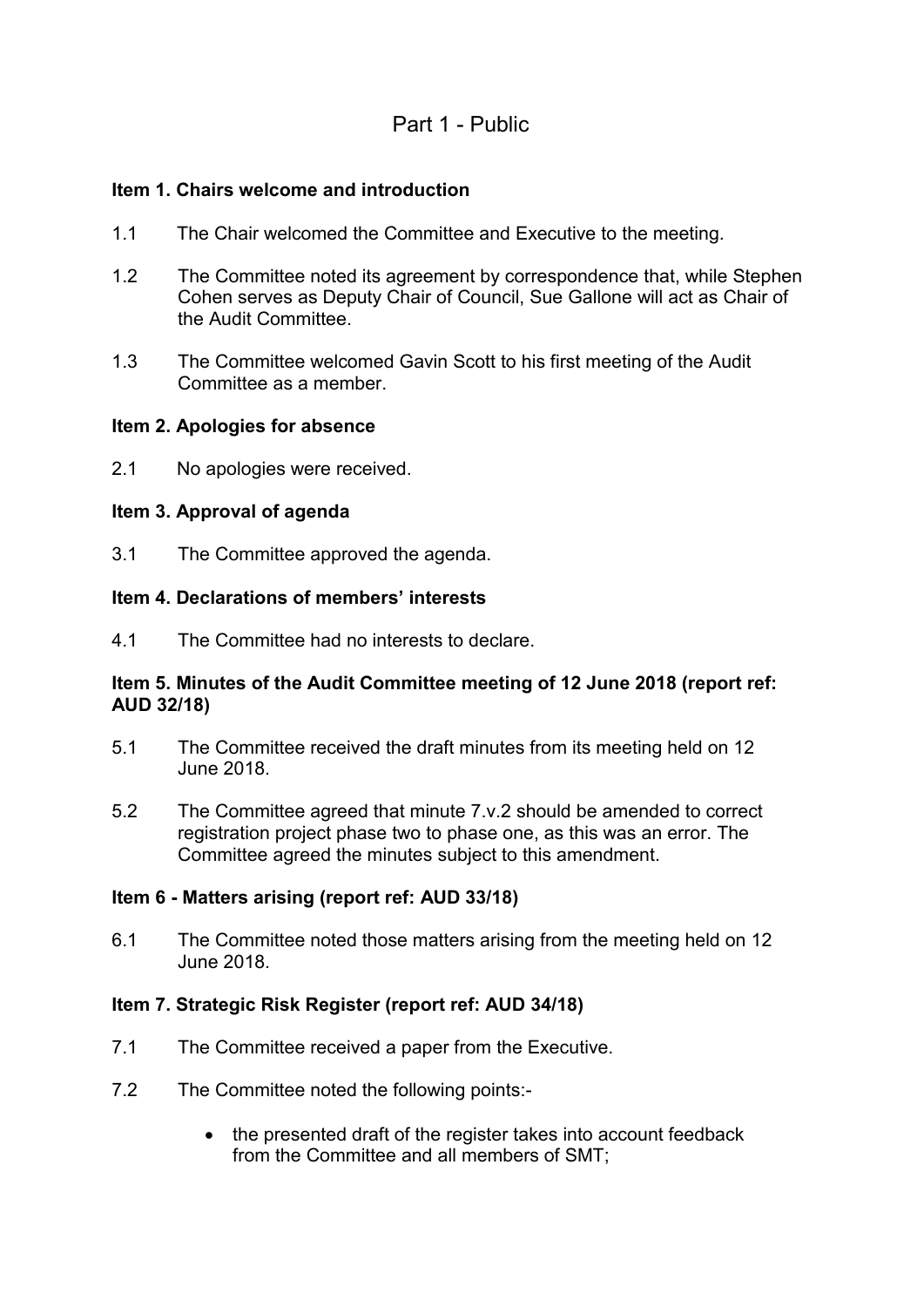- a further piece of work to add timelines and responsibilities to the planned actions will be completed shortly;
- the risks are collectively owned by the SMT, with the Chair having joint ownership for risk five;
- SMT will review the strategic risks monthly. This frequency will be reviewed after six months; and
- the strategic risks will be included in future performance reports to **Council**
- 7.3 The Committee noted that strategic risk three, 'failure to be a trusted regulator and meet stakeholder expectations', groups all stakeholders together with the same mitigations and risk score. The Executive agreed that the risk priority for stakeholder groups will vary and that representing this in the register will be explored.
- 7.4 The Committee discussed the HCPC's risk appetite and how this is represented in the register. It was noted that the HCPC currently has a low risk appetite across all risks. The Committee agreed that if this was to remain the approach to risk appetite, all target risks levels in the register need to be green. The Committee agreed that the Council should seek to review the HCPC's risk appetite when the strategic risk register is agreed.
- 7.5 The Executive clarified that the target risk rating is the expected risk score once the planned actions listed are in place.
- 7.6 In response to a question, it was noted that definitions for risk levels exist in the enterprise risk register. It was agreed that these definitions would be included in the strategic risk register for reference.
- 7.7 The Committee discussed the SMT's regular consideration of the register and the collective SMT risk ownership denoted in the register. It was clarified that this collective responsibility includes the Chief Executive as a member of the SMT.
- 7.8 The Committee agreed that the development of an organisational strategy should be included as a mitigation to risk four.
- 7.9 The Committee agreed to recommend the strategic risk register to Council for adoption, recognising that it will be developed and refined over time.

#### **Item 8.i. Internal Audit Report - Strategic and Operational planning (report ref: AUD 35/18)**

8.i.1 The Committee received a paper from Grant Thornton LLP.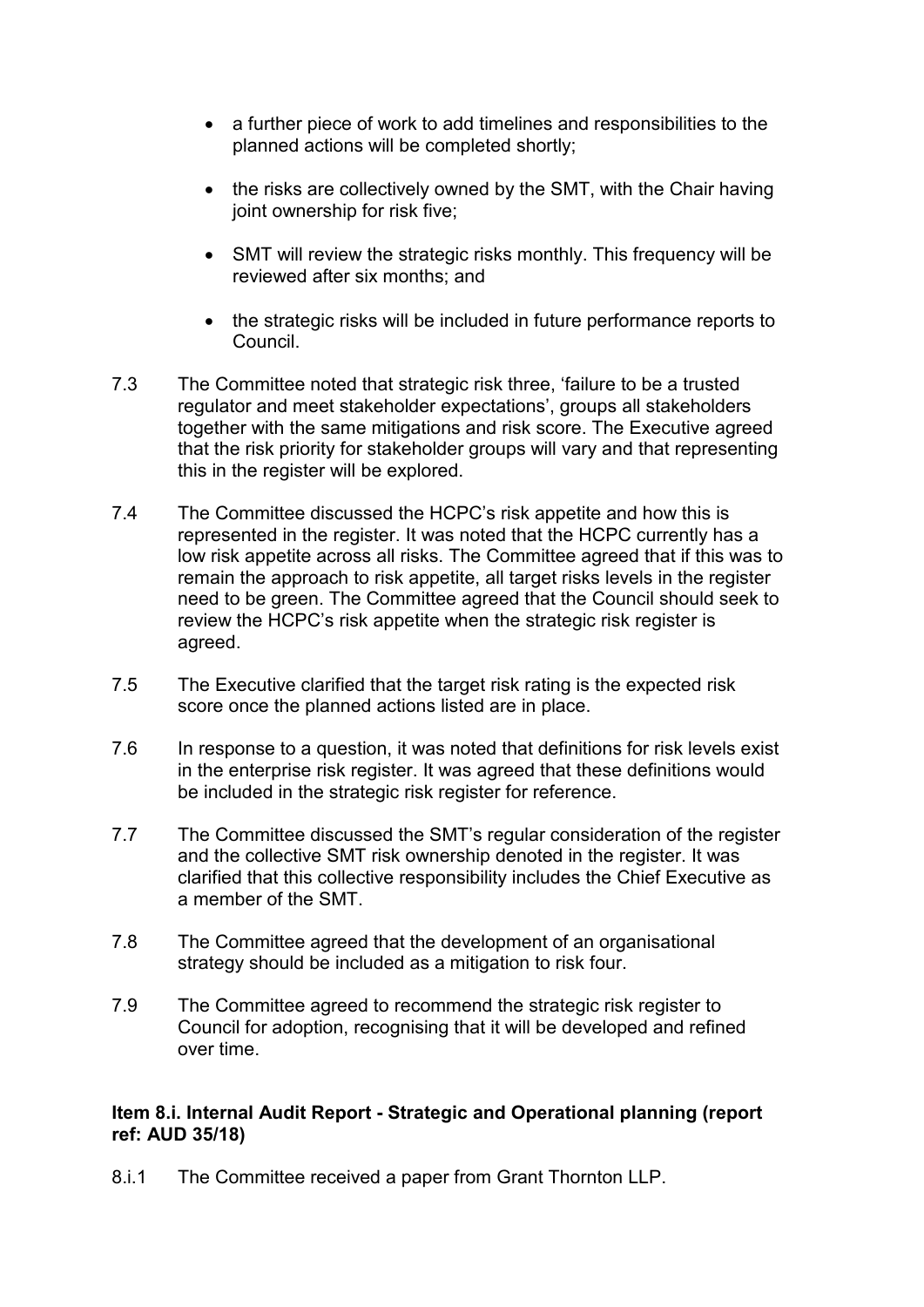- 8.i.2 Grant Thornton provided the committee with an overview of the review's findings. It was noted that overall the report was positive with resulting recommendations agreed by management.
- 8.i.3 The Committee noted that the review was originally scheduled for 2017/18, but was deferred due to transformation activity taking place.
- 8.i.4 Grant Thornton were requested to amend the report to reflect that the SMT is comprised of four members instead of the three listed. This includes the Chief Executive.
- 8.i.5 The Committee noted the report.

#### **Item 8.ii. Internal Audit Report – Phase 1 Registration Project (report ref: AUD 36/18)**

- 8.ii.1 The Committee received a paper from Grant Thornton LLP.
- 8.ii.2 Grant Thornton provided the Committee with an overview of the review's findings. The Committee noted that the review found that the project governance for phase one of the project had been appropriate with areas of good practice identified.
- 8.ii.3 The Committee noted the recommendation that the HCPC should clarify the project management methodology to be followed for future projects. It was noted that a change in methodology would require employee training with attached costs.
- 8.ii.4 The Committee asked Grant Thornton if the project was in a good place to proceed with phase two. It was noted that such a judgement was outside the scope of the review, but that assurance could be taken on the suitability of project governance arrangements for phase two.
- 8.ii.5 The Committee noted that the report followed Grant Thornton's new report structure. Grant Thornton have amended the structure to enable a more value adding collaborative approach with clients on recommendations. The Committee considered that this was less beneficial to Audit Committees as the identified issues to be addressed are less clear.
- 8.ii.6 The Committee noted the report.

#### **Item 8.iii. Internal Audit Report – 5 Year Plan model financial analysis (report ref: AUD 37/18)**

8.iii.1 The Committee received a paper from Grant Thornton LLP.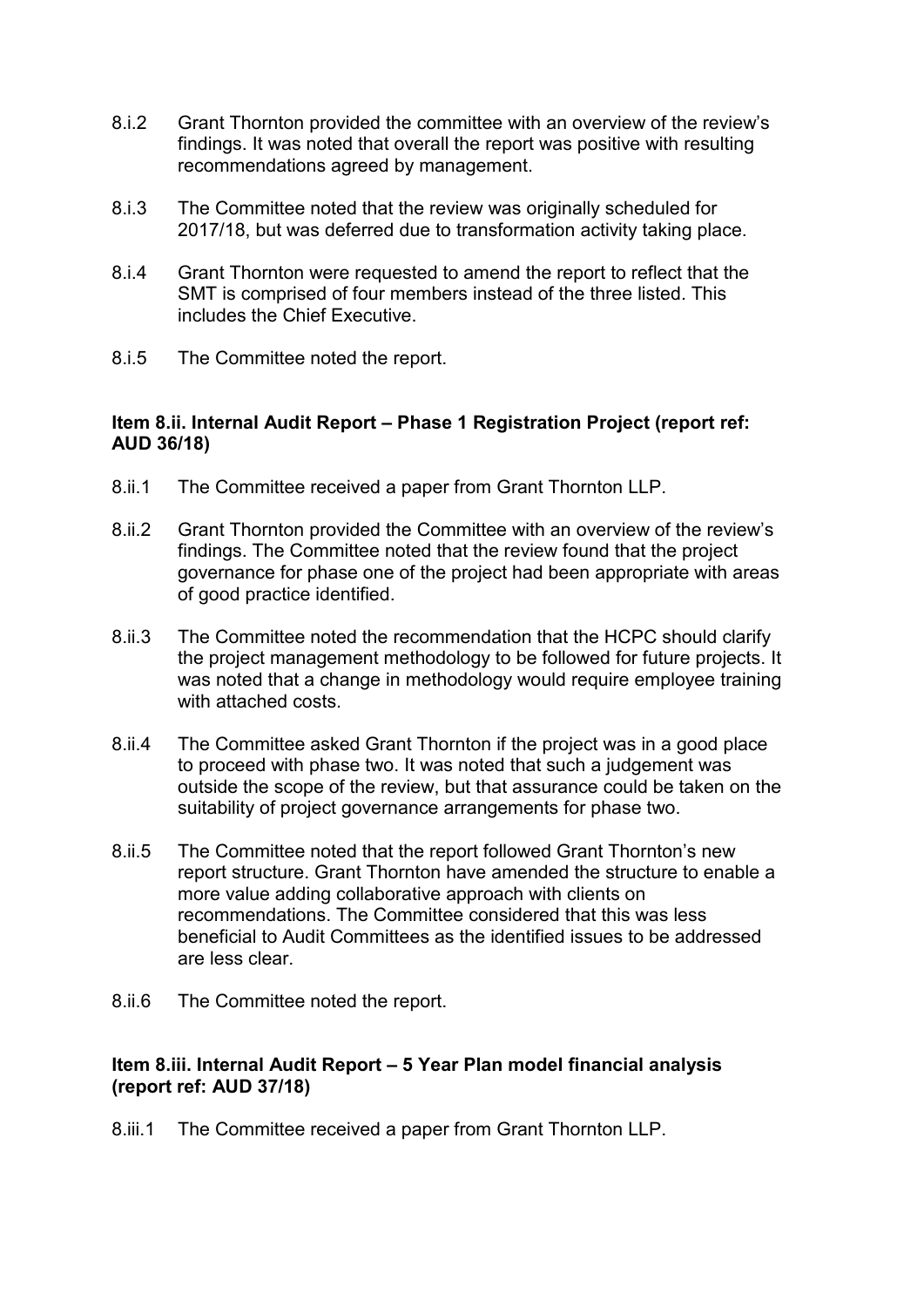- 8.iii.2 The Committee noted that the review had been reported to Council in July 2018 and the analysis informed the Council's consideration of the 5 year plan.
- 8.iii.3 The Committee noted the paper.

#### **Item 8.iv. Internal Audit progress report 2018-19 (report ref: AUD 38/18)**

- 8.iv.1 The Committee received a paper from Grant Thornton LLP.
- 8.iv.2 The Committee noted that the Registration project review was not included in the progress report as it was a different sort of audit.
- 8.iv.3 The Committee discussed the high level specification for a review of the 186 Kennington Park Road project as requested by the Committee in June 2018. The Committee noted that not all areas listed in the specification would be relevant for the HCPC.
- 8.iv.4 The Committee agreed that the aim of the review should be to asses if appropriate challenge and governance was in place when key decisions were made, in order to ensure the right measures are in place in future. It should also asses if the expected benefits of the project set out in the business case have been realised.
- 8.iv.5 The Committee noted that a wider look at the HCPC's approach to its estate is scheduled for the December 2018 meeting of Council. This paper will address some questions not in the scope of the internal audit review.
- 8.iv.6 The Committee agreed that the review should be included as part of the internal audit plan for 2018-19, with the sponsor being the Executive Director of IT and Resources. The Committee agreed to receive the terms of reference for the review by correspondence once developed as well as its expected completion date.
- 8.iv.7 The Committee noted the report.

#### **Item 9. Internal Audit recommendation tracker (report ref: AUD 39/18)**

- 9.1 The Committee received a paper from the Executive.
- 9.2 The Committee noted that the outstanding action from the 2015-16 audit cycle has been completed.

#### **Item 10. Regulation of Social Workers project - grant assurance (report ref: AUD 40/18)**

10.1 The Committee received a paper from the Executive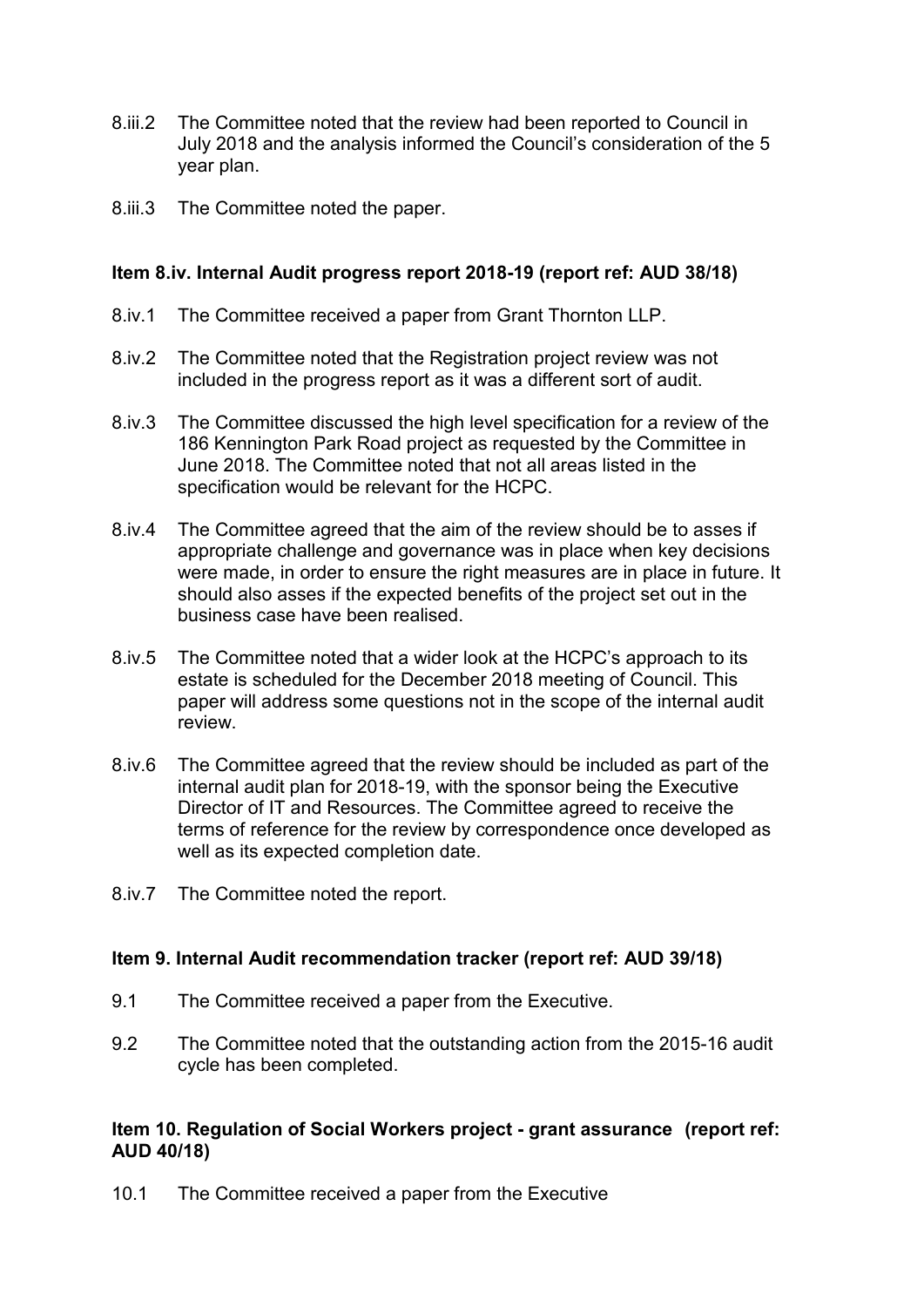- 10.2 The Committee noted that the paper had been requested by correspondence following discussion of a risk of grant claim non-payment at the June 2018 Committee meeting.
- 10.3 The Committee noted that the Executive is in regular contact with the commercial lead for Department for Education (DfE) and that the process for claiming against the grant has been agreed.
- 10.4 The Committee noted the governance arrangements in place for claims against the grant.
- 10.5 The Committee asked whether the grant is subject to formal audit by DfE and any VAT implications. The Executive advised that this is not thought to be the case but that they would return to the Committee with assurance on those points.
- 10.6 The Committee noted the claim against the grant for part of the redundancy costs for the EMT restructure. It was noted that further budget is included for any additional redundancy costs. It is not anticipated that the budget line for this item will be exceeded.
- 10.7 The Committee noted that the inclusion of printing and stationary in the breakdown of costs appendix circulated to the Committee was an error and that a line for communications was omitted.
- 10.8 The Committee discussed the risk to the HCPC of the project being significantly delayed or not going ahead. It was noted that the Executive has been clear that when the grant money is exhausted further work on the project will stop until more funds are provided. There is also provision for the HCPC to retain a proportion of fee income should the transfer of social workers be significantly delayed.
- 10.9 The Committee discussed a future gateway review of the project. It was noted that further internal DfE project reviews will take place but that a formal gateway review is not currently anticipated. This would be for the government to determine need.
- 10.10 The Committee noted the report.

#### **Item 11. Budget timetable 2019-20 (report ref: AUD 41/18)**

- 11.1 The Committee received a paper from the Executive
- 11.2 The Committee noted that it is proposed that the Council consider an early draft of the budget in February 2018, rather than the Audit Committee considering this in January.
- 11.3 The Committee discussed the suitability of having the Chair of Audit Committee at the Executive's budget discussions in January, as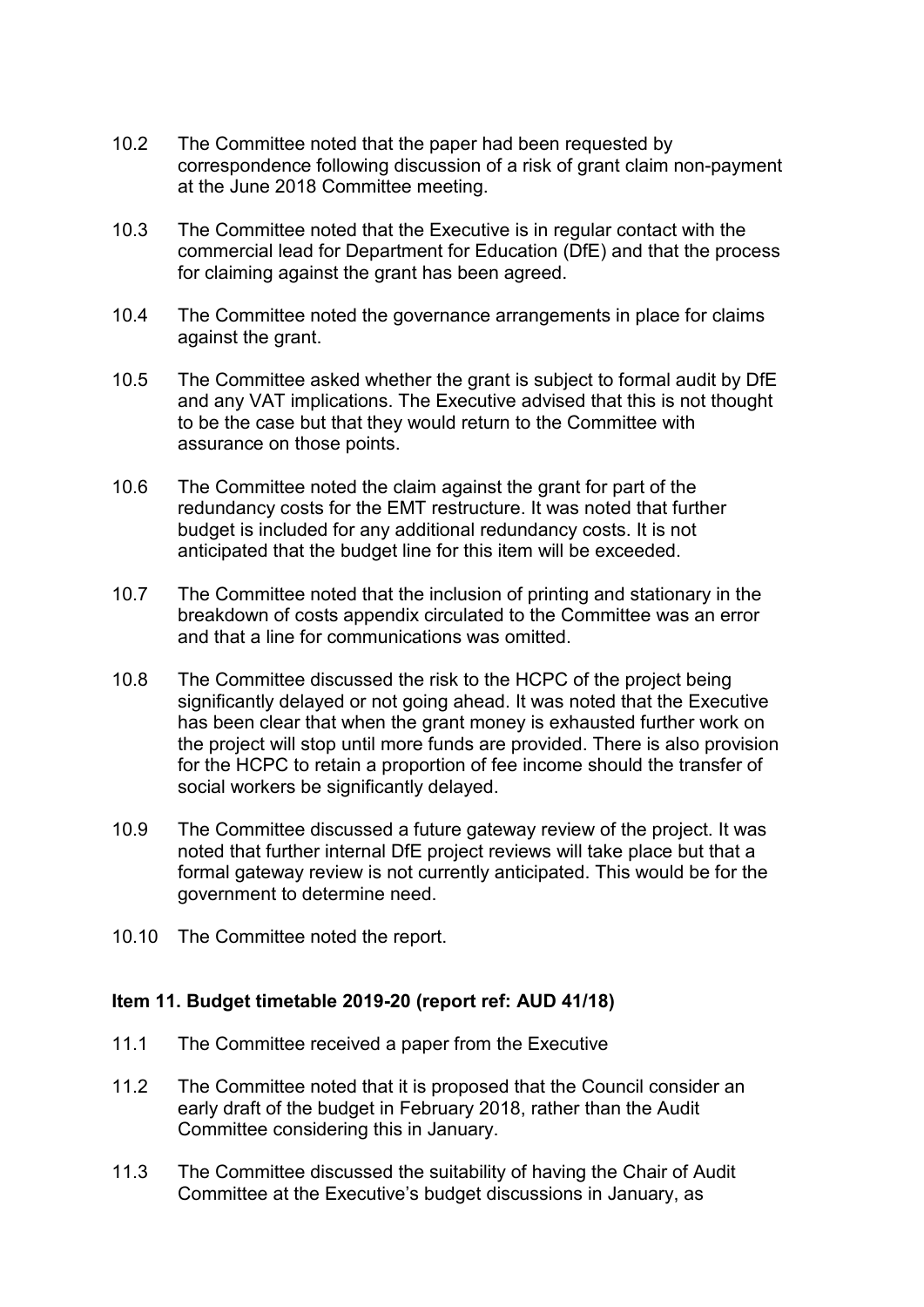independence needs to be maintained. It was noted that this approach has been helpful for resolving issues earlier in the process and provides the Chair of Council and Chair of the Audit Committee with assurance as to the appropriate challenge and debate in the budget setting process.

11.4 The Committee agreed to recommend the budget-setting timetable to Council for agreement.

#### **Item 12. Quality Assurance department update**

- 12.1 The Committee received a verbal overview of the development of the Quality Assurance (QA) Department form the Head of Quality Assurance. The following points were noted:-
	- the QA Department is formed of three regulatory QA teams, Complaints and Business Process Improvement. The QA teams used to sit within the regulatory departments;
	- the QA Department was established in June 2018, work since then has focused on supporting employees impacted by the change and establishing suitable working relationships with the regulatory departments;
	- workplans have been agreed for the QA teams, and non QA activity is being separated and handed back to the regulatory departments; and
	- the QA department is aiming to move away from compliance and performance management and focus more on assurance. In the longer term best practice in QA will be explored.
- 12.2 The Committee noted that a report on the QA Department will be presented to the Audit Committee in November and Council in December 2018.
- 12.3 The Committee noted that four roles in the Department structure are listed as vacant. The Committee asked if the workplan delivery is impacted by these vacancies. It was noted that recruitment is currently underway and that the Executive are confident that these positions will be filled.

#### **Item 13.i. Social Work Risk Register (report ref: AUD 42/18)**

- 13.i.1 The Committee received a paper from the Executive
- 13.i.2 The Committee requested that risk 15.4 be updated to reflect the information provided to the Committee about grant spend governance.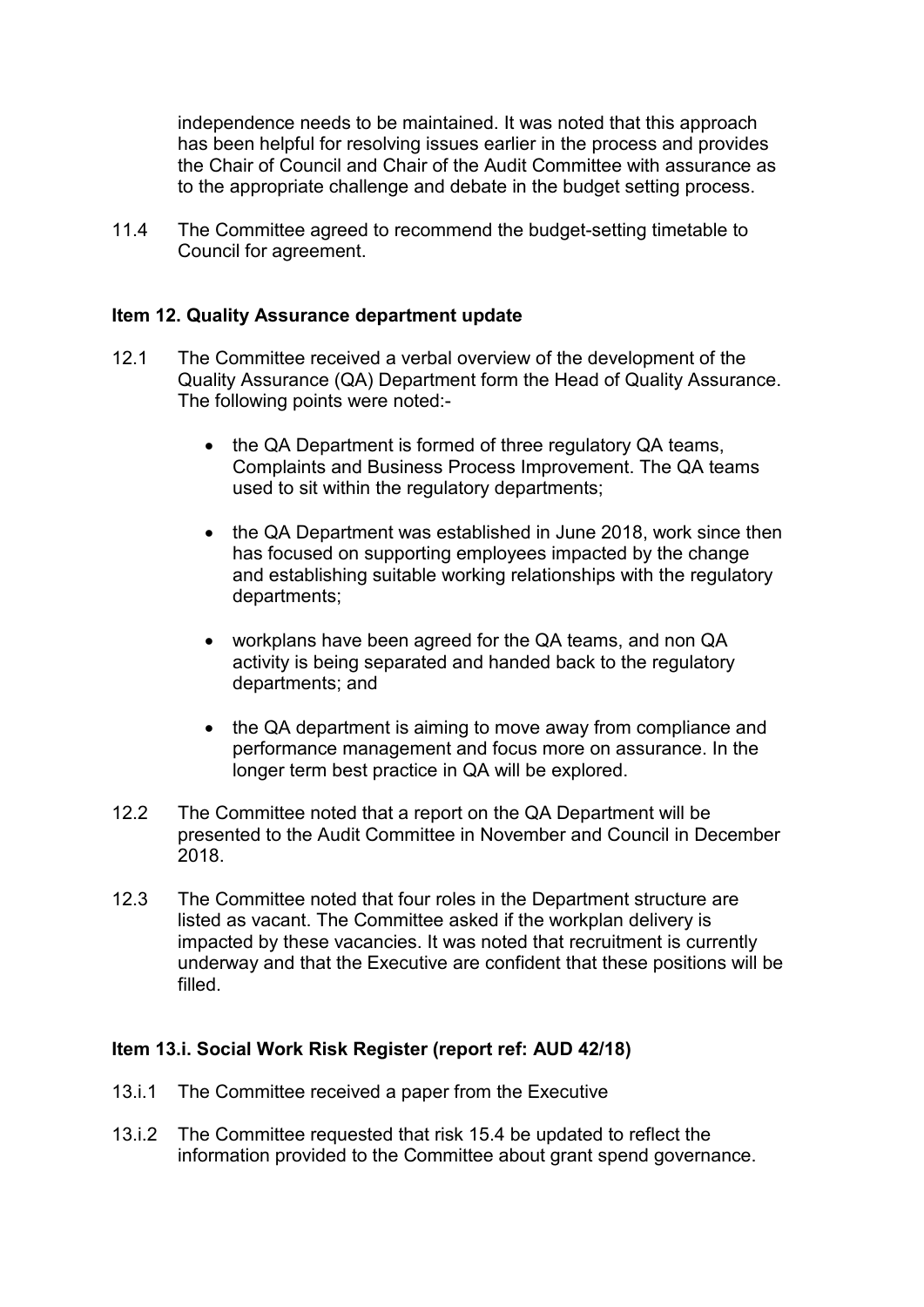- 13.i.3 The Committee asked the Executive to consider including target risk scores for the social worker risk register. The risk of the project being cancelled was also suggested for inclusion.
- 13.i.4 The Committee discussed its consideration of the operational risk register. It was agreed that the Committee would not regularly receive this register, but that the Executive should flag significant changes to its risks to the Committee as needed. It was agreed that the Committee would receive the strategic risk register at every meeting, with the executive summary focusing on what has changed since the last iteration.
- 13.i.5 The Committee noted the report.

# **Item 13.ii. Business Process Improvement report (report ref: AUD 43/18)**

13. ii.1 The Committee noted this item.

# **14. Any other business**

- 14.1 The Committee discussed its scheduled meeting on 17 January 2019. It was agreed that the Committee would hold a workshop on this date focusing on the HCPC's risk appetite. Grant Thornton agreed to facilitate this workshop, bringing its experience of other organisations' approach to risk appetite. The NAO and Haysmacintyre agreed to input into the session.
- 14.2 The Committee noted the high level of development activity taking place at the HCPC and asked about the impact this is having. Executive Directors confirmed that business as usual is continuing and performance is monitored regularly.

# **15. Date and time of next meeting:**

15.1 Tuesday 20 November 2018, 9.30 am

# **16. Resolution**

The Committee is invited to adopt one or more of the following:

'The Committee hereby resolves that the remainder of the meeting shall be held in private, because the matters being discussed relate to one or more of the following;

- (a) information relating to a registrant, former registrant or applicant for registration:
- (b) information relating to an employee or officer holder, former employee or applicant for any post or office;